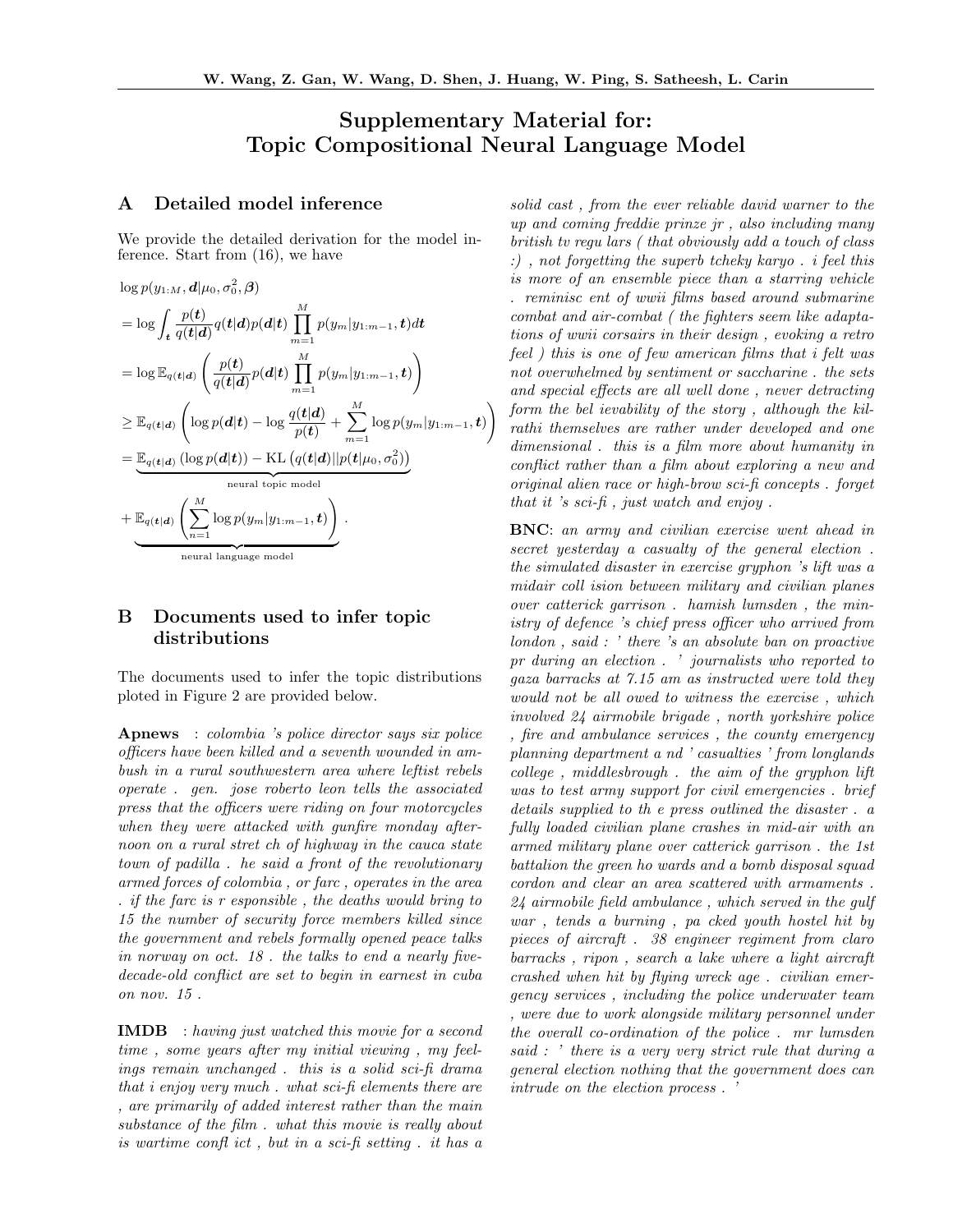

Figure 3: Inferred topic distributions for the first 5 documents in the development set over each dataset.

## C More inferred topic distribution examples

We present the inferred topic distributions for the first 5 documents in the development set over each dataset in Figure 3.

## D More generated sentences

We present generated sentences using the topics listed in Table 3 for each dataset. The generated sentences for a single topic are provided in Table 7, 8, 9; the generated sentences for a mixed combination of topics are provided in Table 10.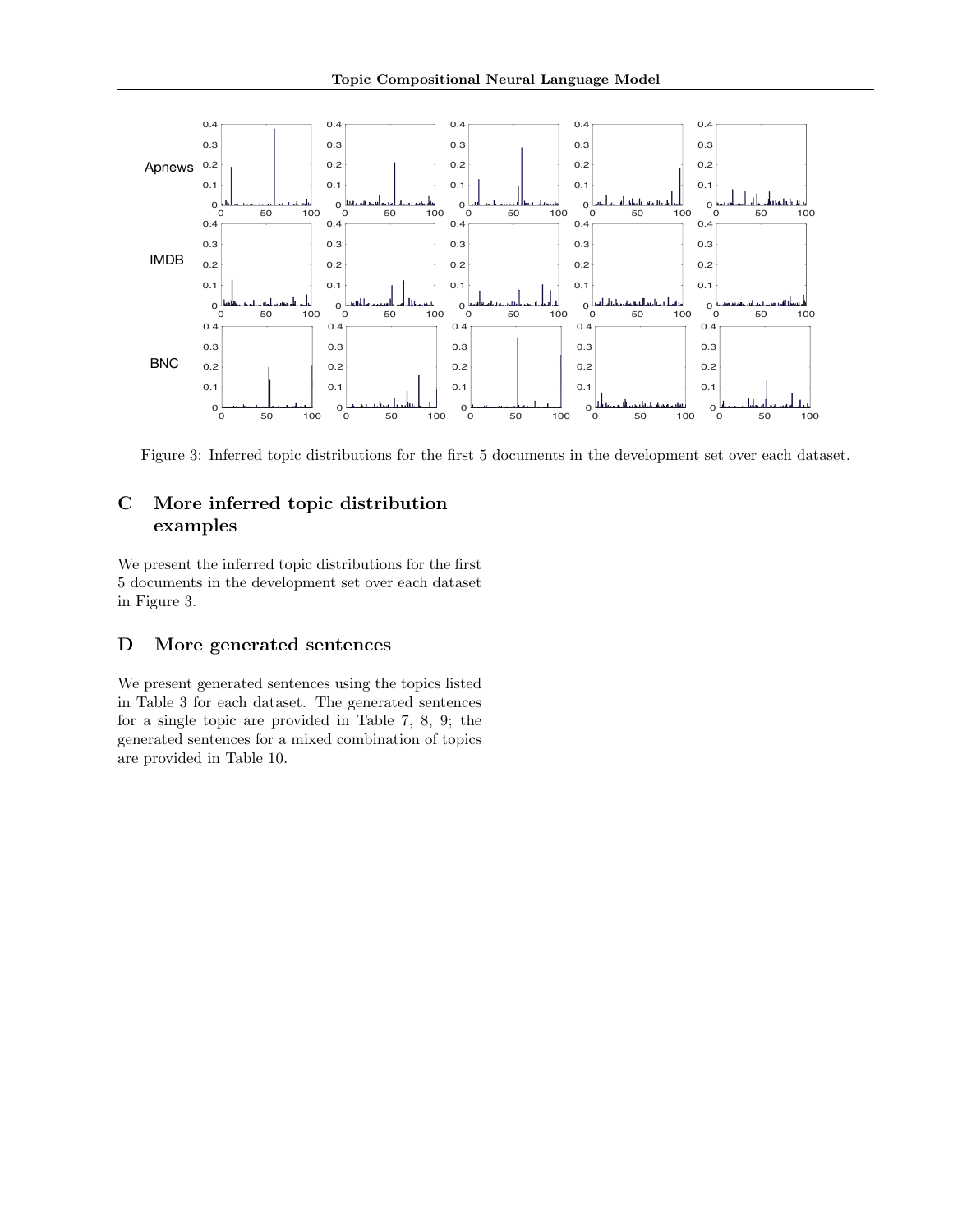W. Wang, Z. Gan, W. Wang, D. Shen, J. Huang, W. Ping, S. Satheesh, L. Carin

| <b>Topic</b>   | <b>Generated Sentences</b>                                                                                                                                                 |
|----------------|----------------------------------------------------------------------------------------------------------------------------------------------------------------------------|
|                | • a female sergeant, serving in the fort worth, has served as she served in the military in iraq.                                                                          |
|                | • obama said the obama administration is seeking the state 's expected endorsement of a family by afghan soldiers at the military                                          |
| army           | in world war ii, whose lives at the base of kandahar.                                                                                                                      |
|                | • the vfw announced final results on the u.s. and a total of \$ 5 million on the battlefield, but he 's still running for the democratic nomination                        |
|                | for the senate.                                                                                                                                                            |
| animal         | • most of the bear will have stumbled to the lake.                                                                                                                         |
|                | • feral horses takes a unique mix to forage for their pets and is birth to humans.                                                                                         |
|                | • the zoo has estimated such a loss of half in captivity, which is soaked in a year.                                                                                       |
|                | • physicians seeking help in utah and the nih has had any solutions to using the policy and uses offline to be fitted with a testing or body.                              |
| medical        | • that triggers monday for the study were found behind a list of breast cancer treatment until the study, as does in nationwide, has 60 days                               |
|                | to sleep there.                                                                                                                                                            |
|                | • right stronger, including the virus is reflected in one type of drug now called in the clinical form of radiation.                                                       |
|                | • the company said it expects revenue of $\gamma$ < unk > million to $\gamma$ < unk > million in the third quarter.                                                        |
| market         | • biglari said outside parliament district of january, up $$4.30$ to 100 cents per share, the last summer of its year to $$2$ .                                            |
|                | $\bullet$ four analysts surveyed by zacks expected $\%$ <unk> billion.</unk>                                                                                               |
|                | $\bullet$ the numbers drawn friday night were $\langle \text{unk} \rangle$ .                                                                                               |
| lottory        | • where the winning numbers drawn up for a mega ball was sold.                                                                                                             |
|                | • the jackpot is expected to be in july.                                                                                                                                   |
|                | • the russian officials have previously said the senior president made no threats.                                                                                         |
| terrorism      | • obama began halting control of the talks friday and last year in another round of the peace talks after the north 's artillery attack there                              |
|                | wednesday have $\langle$ unk $\rangle$ their highest debate over his cultural weapons soon.                                                                                |
|                | • the turkish regime is using militants into mercenaries abroad to take on gates was fired by the west and east jerusalem in recent years                                  |
|                | • the eeoc lawsuit says it 's entitled to work time for repeated reporting problems that would kick a nod on cheap steel from the owner                                    |
| law            | • the state allowed marathon to file employment, and the ncaa has a broken record of sale and fined for $\frac{1}{2}$ < unk > for a check                                  |
|                | • the taxpayers in the lawsuit were legally alive and march $\langle$ unk $\rangle$ , or past at improper times of los alamos                                              |
|                | $\bullet$ quentin tarantino 's announcements that received the movie $\langle \text{unk} \rangle$ spanish                                                                  |
| art            | • cathy johnson, jane 's short-lived singer steve dean and " the broadway music musical show, " the early show, " adds classics, $\langle$ unk $\rangle$                   |
|                | or $5.500$ , while restaurants have picked other $\langle$ unk $\rangle$ next                                                                                              |
|                | • katie said, he 's never created the drama series : the movies could drops into his music lounge and knife away in a long forgotten gown                                  |
|                | • young and bernard madoff would pay more than \$ 11 million in banks, the airline said announced by the $\langle \text{unk} \rangle$                                      |
|                | • the fraud case included a delta 's former business travel business official whose fake cards " led to the scheme, " and to have been more                                |
| transportation | than $$10,000$ .                                                                                                                                                           |
|                | • a former u.s. attorney's office cited in a fraud scheme involving two engines, including mining companies led to the government from                                     |
|                | the government.                                                                                                                                                            |
| education      | $\bullet$ the state 's $\langle$ unk $\rangle$ school board of education is not a $\langle$ unk $\rangle$ .                                                                |
|                | • assembly member $\langle$ unk>, charter schools chairman who were born in new york who married districts making more than lifelong education                             |
|                | play the issue, tells the same story that they 'll be able to support the legislation.                                                                                     |
|                | • the state 's leading school of grant staff has added the current schools to $\langle$ unk $\rangle$ students in a $\langle$ unk $\rangle$ class and ripley aims to serve |
|                | child $\langle$ unk $\rangle$ and social sciences areas filled into in may and the latest resources                                                                        |

## Table 7: More generated sentences using topics learned from APNEWS.

| <b>Topic</b> | <b>Generated Sentences</b>                                                                                                                                                                                                       |  |  |
|--------------|----------------------------------------------------------------------------------------------------------------------------------------------------------------------------------------------------------------------------------|--|--|
| horror       | • the killer is a guy who is n't even a zombie.                                                                                                                                                                                  |  |  |
|              | • the cannibals want to one scene, the girl has something out of the head and chopping a concert by a shark in the head, and he heads in the                                                                                     |  |  |
|              | shower while somebody is sent to $\langle \text{unk} \rangle$ .                                                                                                                                                                  |  |  |
|              | • a bunch of teenage slasher types are treated to a girl who gets murdered by a group of friends.                                                                                                                                |  |  |
|              | $\bullet$ the action is a bit too much, but the action is n't very good.                                                                                                                                                         |  |  |
| action       | • some really may be that the war scene was a trademark $\langle$ unk $\rangle$ when fighting sequences were used by modern kung fu 's rubbish.                                                                                  |  |  |
|              | • action packed neatly, a fair amount of gunplay and science fiction acts as a legacy to a cross between 80s and, great gunplay and scenery.                                                                                     |  |  |
|              | • the film is also the story of a young woman whose $\langle \text{unk} \rangle$ and $\langle \text{unk} \rangle$ and very yet ultimately sympathetic, $\langle \text{unk} \rangle$ relationship, $\langle \text{unk} \rangle$ . |  |  |
|              | , and palestine being equal , and the old man , a $\langle \text{unk} \rangle$ .                                                                                                                                                 |  |  |
| family       | • catherine seeks work and her share of each other, a $\langle \text{unk} \rangle$ desire, and submit to her, but he does not really want to rethink her issues,                                                                 |  |  |
|              | or where he aborted his mother 's quest to $\langle \text{unk} \rangle$ .                                                                                                                                                        |  |  |
|              | • then i 'm about the love, but after a family meeting, her friend aditya (tatum <unk>) marries a 16 year old girl, will be able to</unk>                                                                                        |  |  |
|              | understand the amount of her boyfriend anytime                                                                                                                                                                                   |  |  |
|              | • snoopy starts to learn what we do but i 'm still bringing up in there.                                                                                                                                                         |  |  |
| children     | $\bullet$ i consider this movie to be a children 's film for kids.                                                                                                                                                               |  |  |
|              | • my favorite childhood is a touch that depicts her how the mother was what they apparently would 've brought it to the right place to fox.                                                                                      |  |  |
|              | $\bullet$ the documentary is a documentary about the war and the $\langle \text{unk} \rangle$ of the war.                                                                                                                        |  |  |
| war          | • one of the major failings of the war is that the germans also struggle to overthrow the death of the muslims and the nazi regime, and $\langle \text{unk} \rangle$ .                                                           |  |  |
|              | $\bullet$ the film goes, far as to the political, but the news that will be $\langle$ unk $\rangle$ at how these people can be reduced to a rescue.                                                                              |  |  |
|              | • hopefully that 's starting $\langle$ unk > as half of rochester takes the character in jane 's way, though holmes managed to make tyrone power                                                                                 |  |  |
|              | perfected a lot of magical stuff, playing the one with hamlet today.                                                                                                                                                             |  |  |
| detective    | • while the film was based on the stage adaptation, i know she looked up to suspect from the entire production.                                                                                                                  |  |  |
|              | • there was no previous version in my book i saw, only to those that read the novel, and i thought that no part that he was to why are far                                                                                       |  |  |
|              | more professional.                                                                                                                                                                                                               |  |  |
| sci-fi       | $\bullet$ the monster is much better than the alien in which the $\langle \text{unk} \rangle$ was required for nearly every moment of the film.                                                                                  |  |  |
|              | • were the astronauts feel like enough to challenge the space godzilla, where it first prevails                                                                                                                                  |  |  |
|              | • but the adventure that will arise from the earth is having a monster that can make it clear that the aliens are not wearing the $\langle$ unk $\rangle$ all that                                                               |  |  |
|              | will $\langle$ unk $\rangle$ the laser.                                                                                                                                                                                          |  |  |
|              | • the movie reinforces my token bad ratings - it 's the worst movie i have ever seen.                                                                                                                                            |  |  |
| negative     | $\bullet$ it was pretty bad, but aside from a show to the 2 idiots in their cast members, i 'm psychotic.                                                                                                                        |  |  |
|              | $\bullet$ we had the garbage using peckinpah 's movies with so many $\langle$ unk $\rangle$ , i can not recommend this film to anyone else.                                                                                      |  |  |
| ethic        | • englund earlier in a supporting role, a closeted gay gal reporter who apparently hopes to disgrace the girls in being sexual.                                                                                                  |  |  |
|              | • this film is just plain stupid and insane, and a little bit of cheesy.                                                                                                                                                         |  |  |
|              | • the film is well made during its turbulent, exquisite, warm and sinister joys, while a glimpse of teen relationships.                                                                                                          |  |  |
| episode      | $\bullet$ 3 episodes as a $\langle$ unk $\rangle$ won 3 emmy series !                                                                                                                                                            |  |  |
|              | • i remember the sopranos on tv, early $80$ 's, (and in my opinion it was an abc show made to a minimum).                                                                                                                        |  |  |
|              | • the show is notable (more of course, not with the audience), and most of the actors are excellent and the overall dialogue is nice to                                                                                          |  |  |
|              | watch (the show may have been a great episode)                                                                                                                                                                                   |  |  |

Table 8: More generated sentences using topics learned from IMDB.